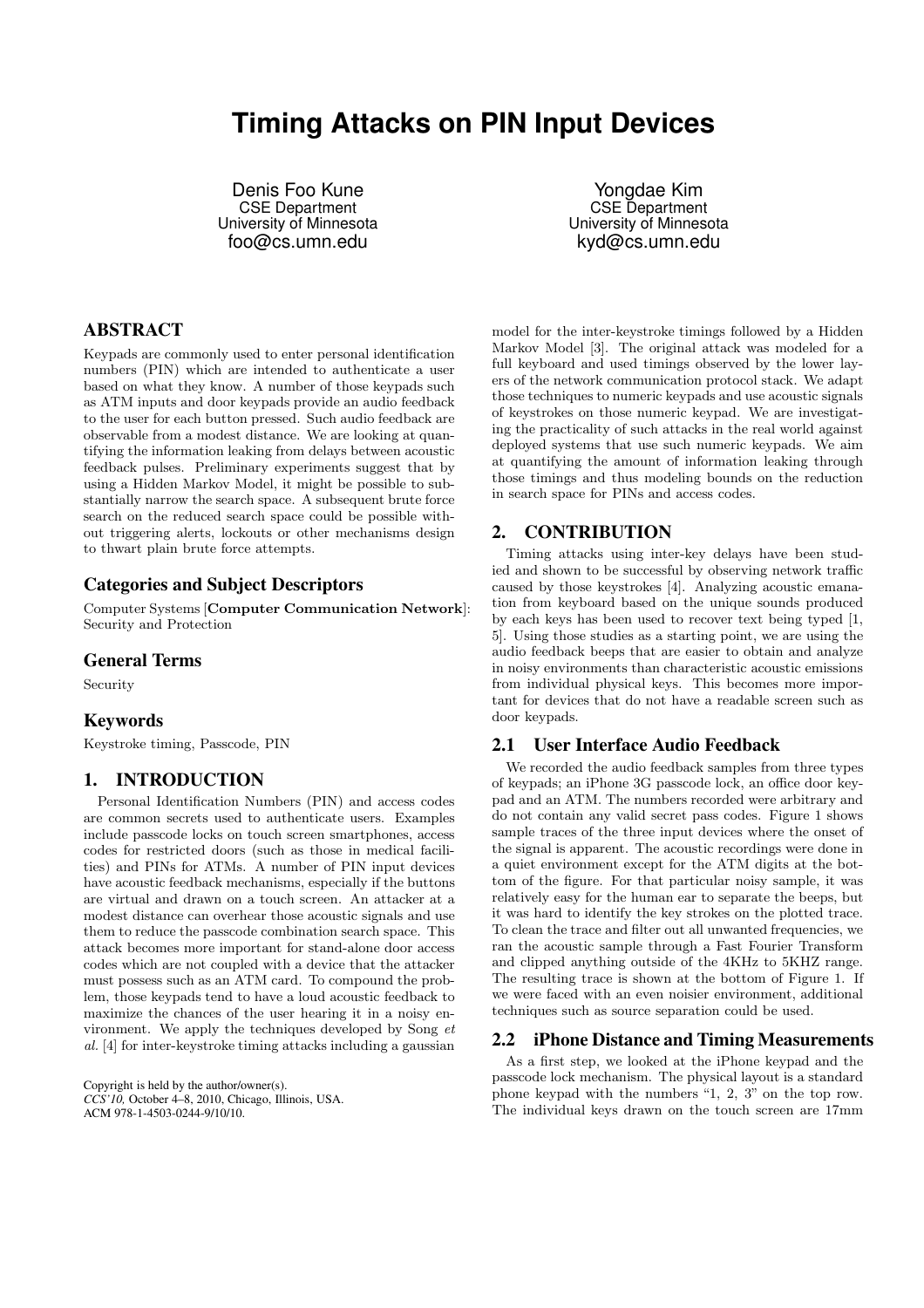

Figure 1: Audio Feedback from three sources: (from top to bottom) iPhone 3G, door and ATM.



Figure 2: Physical layout of the iPhone keypad.

wide by 8mm tall. The layout is illustrated in Figure 2. An application was written asking users to enter random two-digit numbers and it measured the inter-key timings. Those timings were very close to those observed from an audio recording of the acoustic feedback. Figure 3 shows the distribution of the measured timings for the key pair {6, 7} for a single user.

## 2.3 Analysis

From a previous work [4] we adopt the method to study keystroke timings but apply it to a 10 digit keypad instead of a full QWERTY keyboard. We are building a Gaussian model for the inter-key delays to produce a statistical model that would work across many users. It has been reported that users tend to have unique keystroke rhythms [2] which have been proposed for inclusion in current authentication mechanisms. By producing a distinct Gaussian distribution for equidistant key pairs, we take into account the variations by user while still providing enough information to reduce



Figure 3: Distribution of inter-keystroke timing for the key pair  $\{6,7\}.$ 



Figure 4: Linear model of timing versus distance on the iPhone keypad

the search space. We reuse the assumptions in [4] and use only key pairs to build longer passcodes.

#### 2.4 Inter-Keystroke Timings and Distance

Intuitively, a user having to cover longer distances would result in longer delay in inter-keystroke timings. Measurements using the iPhone keypad show a linear relationship between inter-key distance and the inter-keystroke delay timing measurements. Figure 4 shows the result of a linear regression from a test user with the inter-keystroke timings as the exploratory variable and the distance between keys as the explanatory variable. For this particular experiment, the p-value was  $1.387 \times 10^{-10}$  for the user indicating that a linear correlation is highly likely.

The linear relationship between timing and distance seems consistent between users, but appears to vary in magnitude. In our analysis, the gradient of the linear models between users are not the same, although the p-values for each linear model are very small and on the same magnitude as the one illustrated above. Those results seem to suggest that different users move at different paces on the keypad and thus need to be accounted for in our Gaussian model.

## 3. INFERRING DIGIT SEQUENCES

With a method of observing inter-keystroke timings, we then use it to infer key sequences in PINs and passcodes.